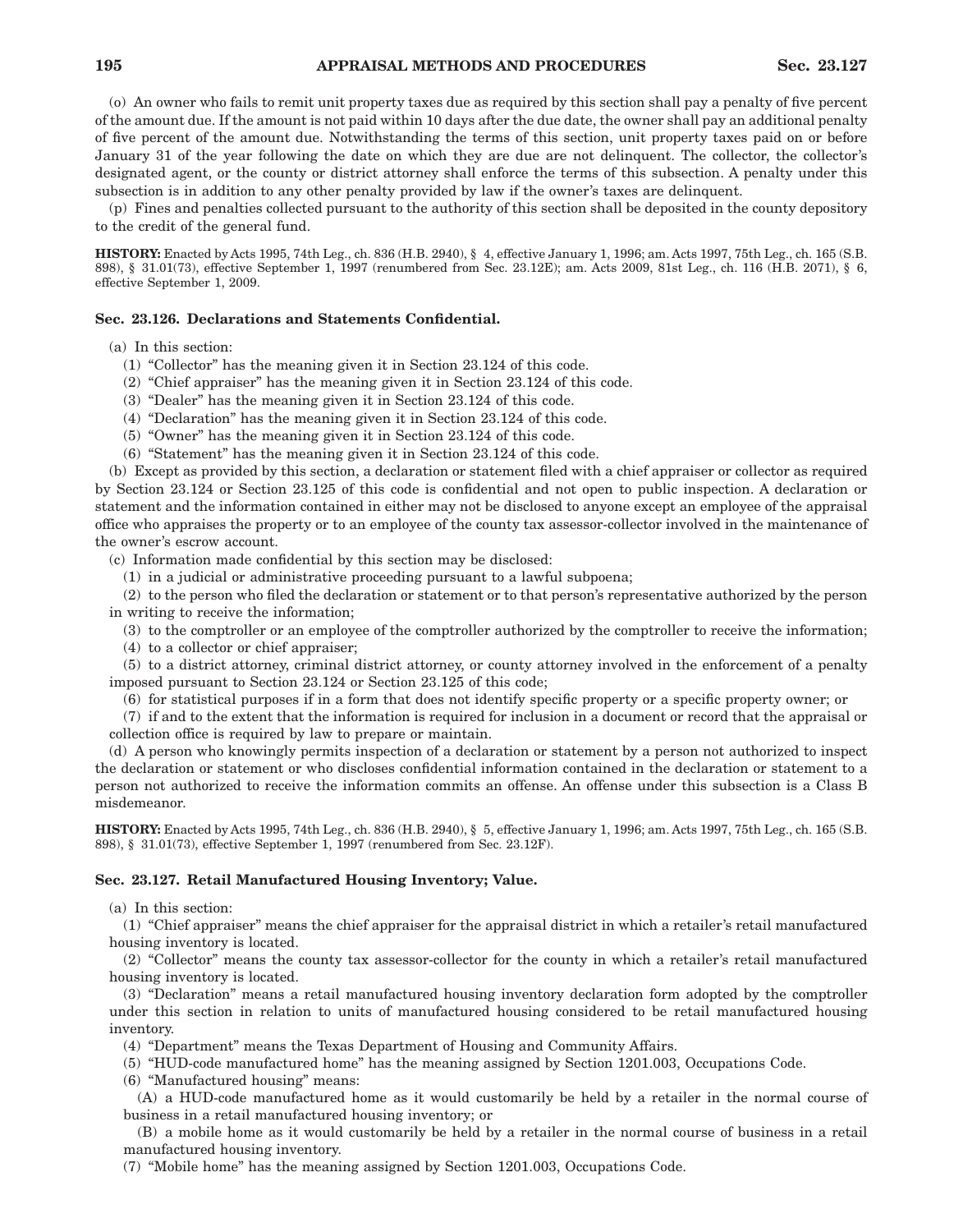(8) "Owner" means a retailer who owes current year inventory taxes imposed on a retailer's retail manufactured housing inventory.

(9) "Retail manufactured housing inventory" means all units of manufactured housing that a retailer holds for sale at retail and that are defined as inventory by Section 1201.201, Occupations Code.

(10) "Retailer" has the meaning assigned by Section 1201.003, Occupations Code.

(11) "Retailer-financed sale" means the sale at retail of a unit of manufactured housing in which the retailer finances the purchase of the unit of manufactured housing, is the sole lender in the transaction, and retains exclusively the right to enforce the terms of the agreement that evidences the sale.

(12) "Sales price" means the total amount of money paid or to be paid to a retailer for the purchase of a unit of manufactured housing, excluding any amount paid for the installation of the unit.

(13) "Subsequent sale" means a retailer-financed sale of a unit of manufactured housing that, at the time of the sale, has been the subject of a retailer-financed sale from the same retail manufactured housing inventory in the same calendar year.

(14) "Total annual sales" means the total of the sales price for each sale from a retail manufactured housing inventory in a 12-month period.

(b) For the purpose of the computation of property taxes, the market value of a retail manufactured housing inventory on January 1 is the total annual sales, less sales to retailers and subsequent sales, for the 12-month period corresponding to the preceding tax year, divided by 12.

(c) For the purpose of the computation of property taxes on the market value of the retail manufactured housing inventory of an owner who was not a retailer on January 1 of the preceding tax year, the chief appraiser shall estimate the market value of the retail manufactured housing inventory. In making the estimate required by this subsection, the chief appraiser shall extrapolate using any sales data generated by sales from the retail manufactured housing inventory in the preceding tax year.

(d) Except for a retail manufactured housing inventory, personal property held by a retailer is appraised as provided by the other sections of this code. In the case of a retailer whose sales from the retail manufactured housing inventory are made predominately to other retailers, the chief appraiser shall appraise the retail manufactured housing inventory as provided by Section 23.12.

(e) A retailer is presumed to be an owner of a retail manufactured housing inventory on January 1 if, in the 12-month period ending on December 31 of the immediately preceding year, the retailer sold a unit of manufactured housing to a person other than a retailer. The presumption created by this subsection is not rebutted by the fact that a retailer does not have any units of manufactured housing physically on hand for sale from the retail manufactured housing inventory on January 1.

(f) The comptroller by rule shall adopt a form entitled "Retail Manufactured Housing Inventory Declaration." Except as provided by Section 23.128(k), not later than February 1 of each year or, in the case of a retailer who was not in business on January 1, not later than the 30th day after the date the retailer commences business, each retailer shall file a declaration with the chief appraiser and file a copy with the collector. The declaration is sufficient to comply with this subsection if it sets forth the following information:

(1) the name and business address of each location at which the retailer conducts business;

(2) the retailer's license number issued by the department;

(3) a statement that the retailer is the owner of a retail manufactured housing inventory; and

(4) the market value of the retailer's manufactured housing inventory for the current tax year as computed under Subsection (b).

(g) The chief appraiser may examine the books and records of a retailer. A request made under this subsection must be made in writing, delivered personally to the custodian of the records at a location at which the retailer conducts business, provide a period of not less than 15 days for the person to respond to the request, and state that the person to whom the request is addressed has the right to seek judicial relief from compliance with the request. In an examination made under this section, the chief appraiser may examine:

(1) the document issued by the department showing the retailer's license number;

(2) documentation appropriate to allow the chief appraiser to ascertain the applicability of this section and Section 23.128 to the retailer; and

(3) sales records to substantiate information stated in a retailer's declaration filed by the person.

(h) If a retailer fails to file a declaration as required by Subsection (f), or if, on the declaration required by Subsection (f) a retailer reports the sale of fewer than two units of manufactured housing in the preceding year, the chief appraiser shall report that fact to the department.

(i) A retailer who fails to file a declaration as required by Subsection (f) commits an offense. An offense under this subsection is a misdemeanor punishable by a fine not to exceed \$500. Each day that a retailer fails to file the declaration as required by Subsection (f) is a separate violation.

(j) A retailer who violates Subsection (g) commits an offense. An offense under this subsection is a misdemeanor punishable by a fine not to exceed \$500. Each day that a retailer fails to comply with Subsection (g) is a separate violation.

(k) In addition to other penalties provided by law, a retailer who fails to file or fails to timely file a declaration required by Subsection (f) is liable for a penalty in the amount of \$1,000 for each month or part of a month in which a